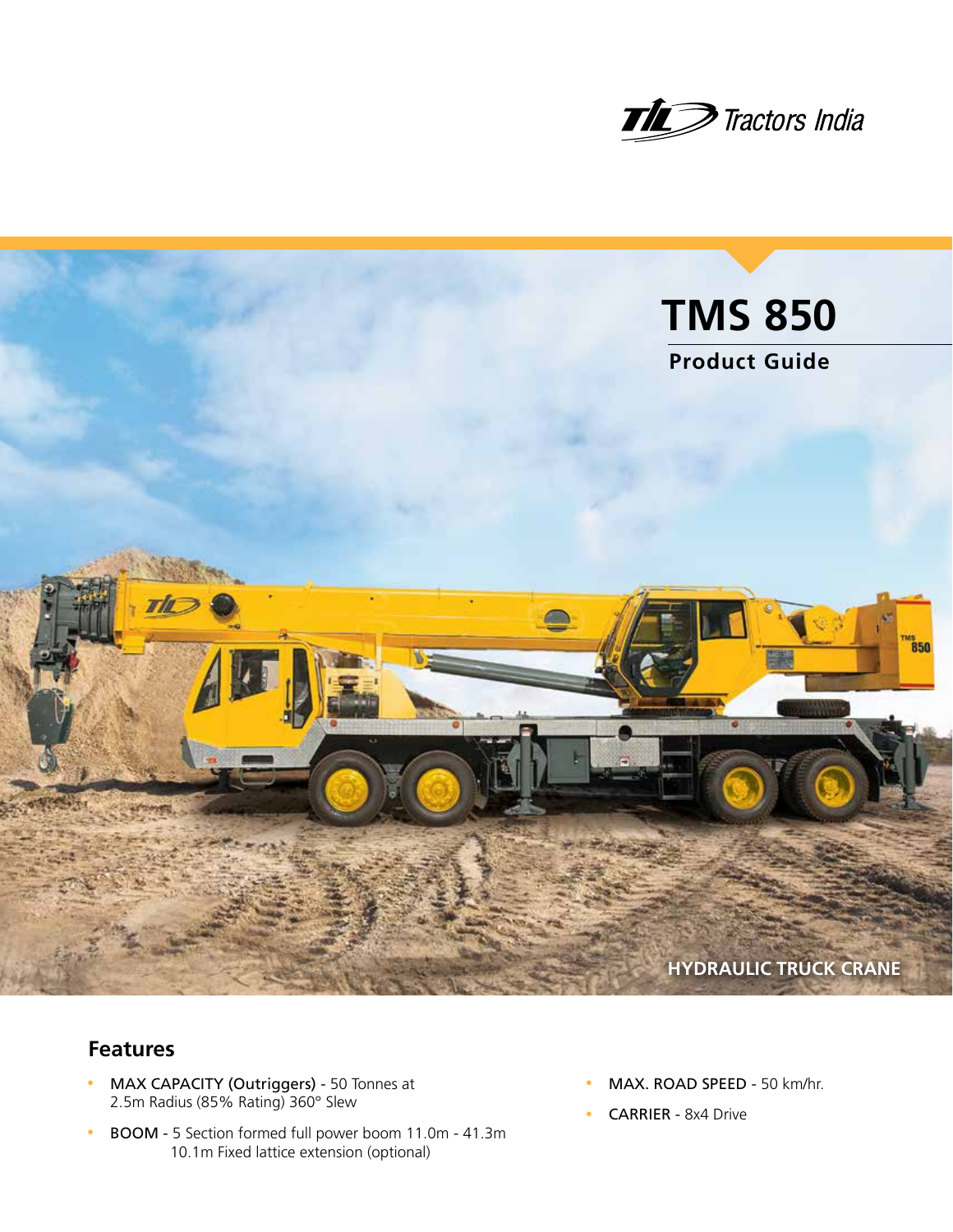#### **BOOM**

5-section, telescopic, formed, full power, sequencedsynchronized boom. Fabricated from high strength low alloy steel plates. Telescopic sections slide on adjustable and replaceable low friction wear resistant pads. Telescoping Range: 11m - 41.3m Maximum Tip Height: 44m

**BOOM NOSE**

Five nylatron sheaves mounted on heavy duty tapered roller bearings with removable pin-type rope guards.

#### **BOOM ELEVATION**

Single double acting hydraulic cylinder with integrated holding valve.

#### **BOOM ANGLE**

Maximum 78°, Minimum -1.5°

#### **SUPERSTRUCTURE FRAME**

Fabricated from high tensile steel plates and sections.

#### **SLEW SYSTEM**

Ball bearing swing circle with 360° continuous rotation. Planetary "Glide-Swing" with foot applied multi-disc wet brake. Spring applied hydraulically released parking brake. Mechanical house lock operated from cab. Free slew facility provided.

#### **SLEW SPEED**

Limited to 2 rev./min. (Un-laden) for controlled operation.

#### **HOIST SYSTEM**

Power up and down, equal speed, planetary reduction with integral automatic spring applied multi disc brake on grooved hoist barrel. Hoist drum fitted with third wrap indicator.

Maximum Single Line Pull: Hoist Drum 1st layer - 7950kg, 2nd layer - 7250kg, 3rd layer - 6700kg, 4th layer - 6200kg Maximum Single Line Pull - Hoist Rope : 6500kg Maximum Single Line Speed: 100 m/min (Unladen) - Top layer Non Spin Hoist Rope: 19mm (3/4") dia & length 182m

#### **HOOK-BLOCK**

50T, 4 sheaves.

**TMS 850**

**TMS 850** 

#### **COUNTER WEIGHT**

6000kg pinned with superstructure.

## **CRANE CONTROLS**

Joystick controls are in operator's cab for slewing, telescoping, hoisting and derricking with independent or simultaneous operation of crane motions.

#### **HYDRAULIC SYSTEM**

Pump - 3 Sec gear pump driven through gear box PTO Engine driven steering pump.

Valves - 3 nos. Over centre control valves with built-in pressure relief.

Filter - Return line type, full flow with by pass protection and service indicator. Replaceable cartridge.

Reservoir - 715 liters capacity fitted with filter, external sight gauge, clean out access, strap mounted to frame.

Oil Cooler - Remote mounted, thermostatically controlled electric motor driven fan.

### **LOAD MOMENT INDICATOR & ANTI-TWO BLOCK SYSTEM**

Electronic load moment indicator system with audio- visual warning & control lever lock out indicates electronic display of boom angle, length, radius, relative load moment, permissible load, load indication & warning of impending two block condition. Motion cut off to ensure the safe operation with load for tele, derrick & hoist motions.

#### **SAFETY SYSTEM**

Pendent Limit Switch on boom head for over hoist. Third wrap indicator on hoist barrel to ensure 3 turns of rope on hoist drum. Hydraulic relief valves to protect pumps and structures from excessive pressure. Lock and counter balance valves fitted on derrick, telescopic and outrigger cylinders to sustain rams in the event of hydraulic failure.

#### **OPERATOR'S CAB**

Totally enclosed steel construction, full vision type, windows fitted with toughened safety glass including front windscreen. Adjustable operator's seat, cab interior light, electric fan, electric horn, electric windshield wiper and lockable sliding door. Ergonomically designed cab and controller layout to give fatigue free comfort to the operator.

#### **OPTIONAL EOUIPMENT**

Auxiliary Hoist Unit Air Conditioned super cabin Air Conditioned carrier cabin 10.1m Fixed Lattice 15T Single Sheave Hook Block (Loose Supply) 6.8T Headache Ball Tie Down Rope Anemometer 5 Kg Fire Extinguisher Auxiliary Boom Nose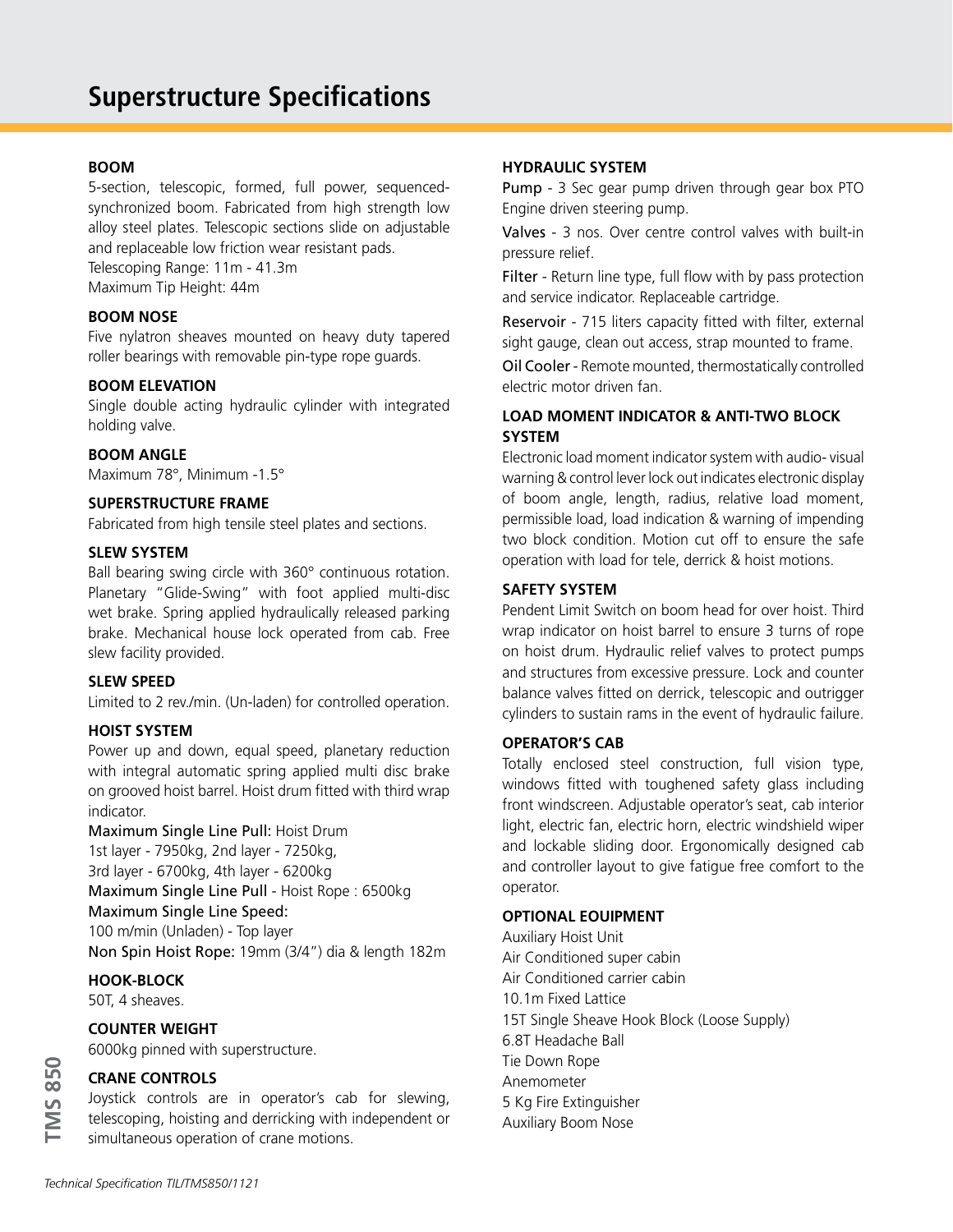# **Height of Lift : 5 Section 11.0m - 41.3m Full Power Boom 10.1m Fixed Lattice Extension**



WORKING RANGE DIAGRAM (BOOM DEFLECTION NOT SHOWN)

**TMS 850**

**IMS 850** 

NOTE: The above heights of lift and boom angles are based on a straight (unladen) boom and allowance should be made for boom deflections obtained under laden conditions.

HEIGHT FROM GROUND IN METRES

HEIGHT FROM GROUND IN METRES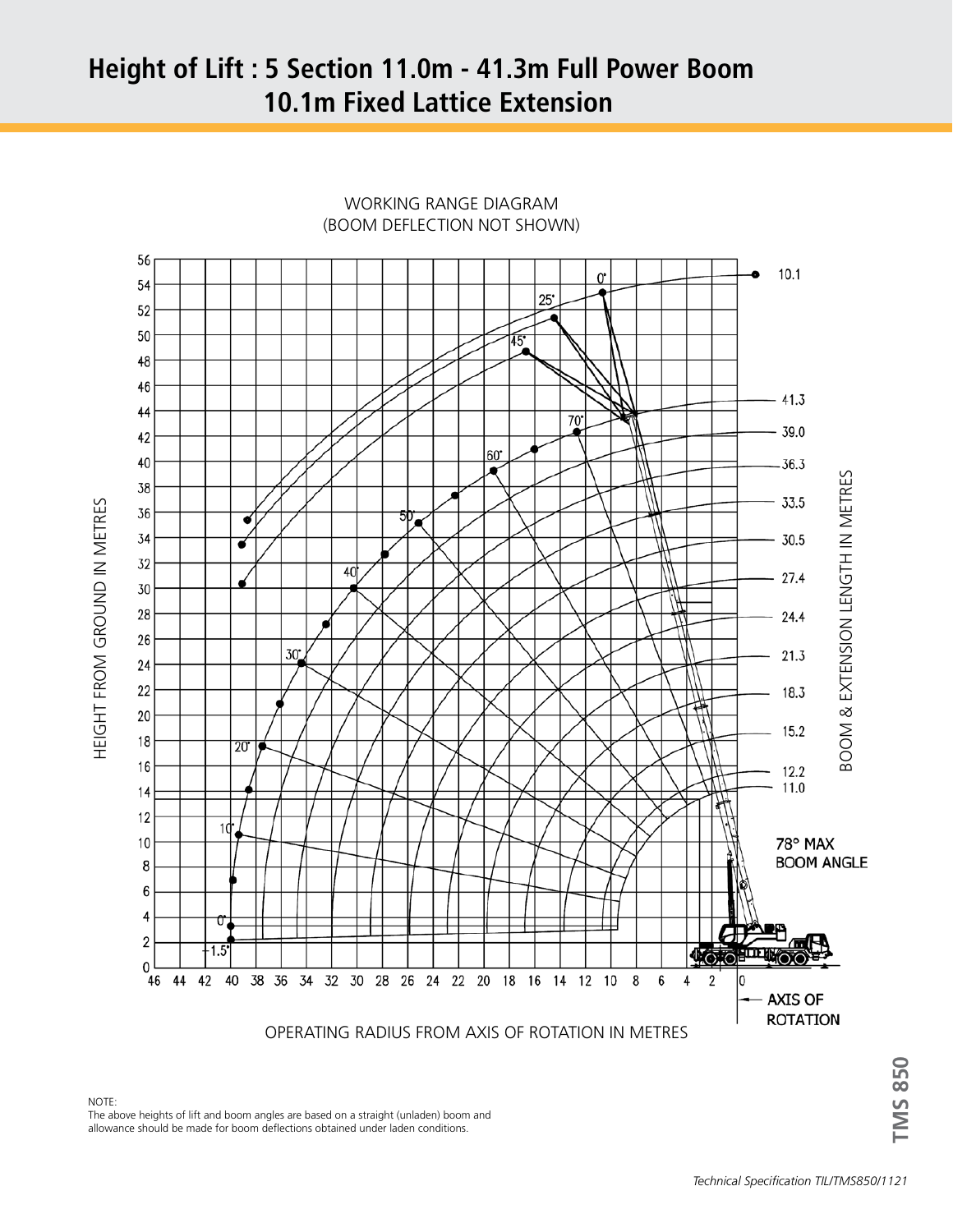# **Lifting Capacities (Metric) 85% Rating 5 Section Boom Duties (in Kilograms)**

### **Main Boom Duties on Outriggers Fully Extended - Full 360° Slew**

| Radius<br>in  | Main Boom Length (in Meters) |       |       |       |       |       |       |      |      |      |      |      |
|---------------|------------------------------|-------|-------|-------|-------|-------|-------|------|------|------|------|------|
| <b>Meters</b> | 11.0                         | 12.2  | 15.2  | 18.3  | 21.3  | 24.4  | 27.4  | 30.5 | 33.5 | 36.3 | 39.0 | 41.3 |
| 2.5           | 50000                        |       |       |       |       |       |       |      |      |      |      |      |
| 3.0           | 45000                        | 36525 | 30500 |       |       |       |       |      |      |      |      |      |
| 3.5           | 41000                        | 36050 | 29475 | 25425 |       |       |       |      |      |      |      |      |
| 4.0           | 36425                        | 34250 | 28375 | 24700 |       |       |       |      |      |      |      |      |
| 4.5           | 31950                        | 31875 | 27325 | 23625 | 20500 |       |       |      |      |      |      |      |
| 5.0           | 28950                        | 29175 | 26100 | 22550 | 19650 |       |       |      |      |      |      |      |
| $6.0$         | 23425                        | 23625 | 23550 | 20375 | 17675 | 15625 | 14225 |      |      |      |      |      |
| 6.5           | 20750                        | 20500 | 20500 | 18875 | 17250 | 15000 | 13750 |      |      |      |      |      |
| 7.0           | 19600                        | 19850 | 20050 | 18875 | 16500 | 14375 | 13125 | 9525 | 8320 |      |      |      |
| 8.0           | 14675                        | 16700 | 16925 | 17050 | 15000 | 13125 | 12000 | 9525 | 8060 | 7750 |      |      |
| 9.0           |                              | 14250 | 13900 | 13650 | 13200 | 12100 | 10900 | 9525 | 7265 | 6900 | 6200 | 5000 |
| 10.0          |                              | 9285  | 11100 | 10900 | 11350 | 11000 | 9750  | 9050 | 6595 | 6200 | 5000 | 4300 |
| 12.0          |                              |       | 7400  | 7250  | 7650  | 8000  | 8300  | 7350 | 5530 | 5000 | 4300 | 3500 |
| 14.0          |                              |       |       | 4900  | 5350  | 5700  | 5925  | 6150 | 4720 | 4300 | 3500 | 3000 |
| 16.0          |                              |       |       | 3250  | 3725  | 4000  | 4325  | 4525 | 4080 | 3750 | 3000 | 2750 |
| 18.0          |                              |       |       |       | 2500  | 2850  | 3100  | 3325 | 3480 | 3000 | 2750 | 2400 |
| 20.0          |                              |       |       |       |       | 1950  | 2200  | 2400 | 2550 | 2650 | 2400 | 2200 |
| 22.0          |                              |       |       |       |       | 1100  | 1400  | 1650 | 1825 | 1940 | 2000 | 2000 |
| 24.0          |                              |       |       |       |       |       | 750   | 1000 | 1200 | 1300 | 1400 | 1500 |
| 26.0          |                              |       |       |       |       |       |       | 500  | 650  | 800  | 900  | 1000 |
| 28.0          |                              |       |       |       |       |       |       |      |      |      | 500  | 500  |

Note : Minimum boom angle 0 degree for 41.3 meter boom length (no load) at over rear only

WARNING - Do not derrick-up from 0 degree boom angle if boom length is more than 33.5 meter

#### **10.1m Fixed Offset Extension - 360° Duties in Kilograms**

| Radius      | 10.1m length |            |            |  |  |  |  |
|-------------|--------------|------------|------------|--|--|--|--|
| (in Meters) | 0° Offset    | 25° Offset | 45° Offset |  |  |  |  |
| 12.0        | 3875         |            |            |  |  |  |  |
| 14.0        | 3875         |            |            |  |  |  |  |
| 16.0        | 3875         | 3375       |            |  |  |  |  |
| 18.0        | 3780         | 3260       | 2965       |  |  |  |  |
| 20.0        | 3170         | 3005       | 2840       |  |  |  |  |
| 22.0        | 2420         | 2390       | 2300       |  |  |  |  |
| 24.0        | 1820         | 1790       | 1700       |  |  |  |  |
| 26.0        | 1310         | 1280       | 1200       |  |  |  |  |
| 28.0        | 890          | 860        | 770        |  |  |  |  |
| 30.0        | 530          | 500        | 420        |  |  |  |  |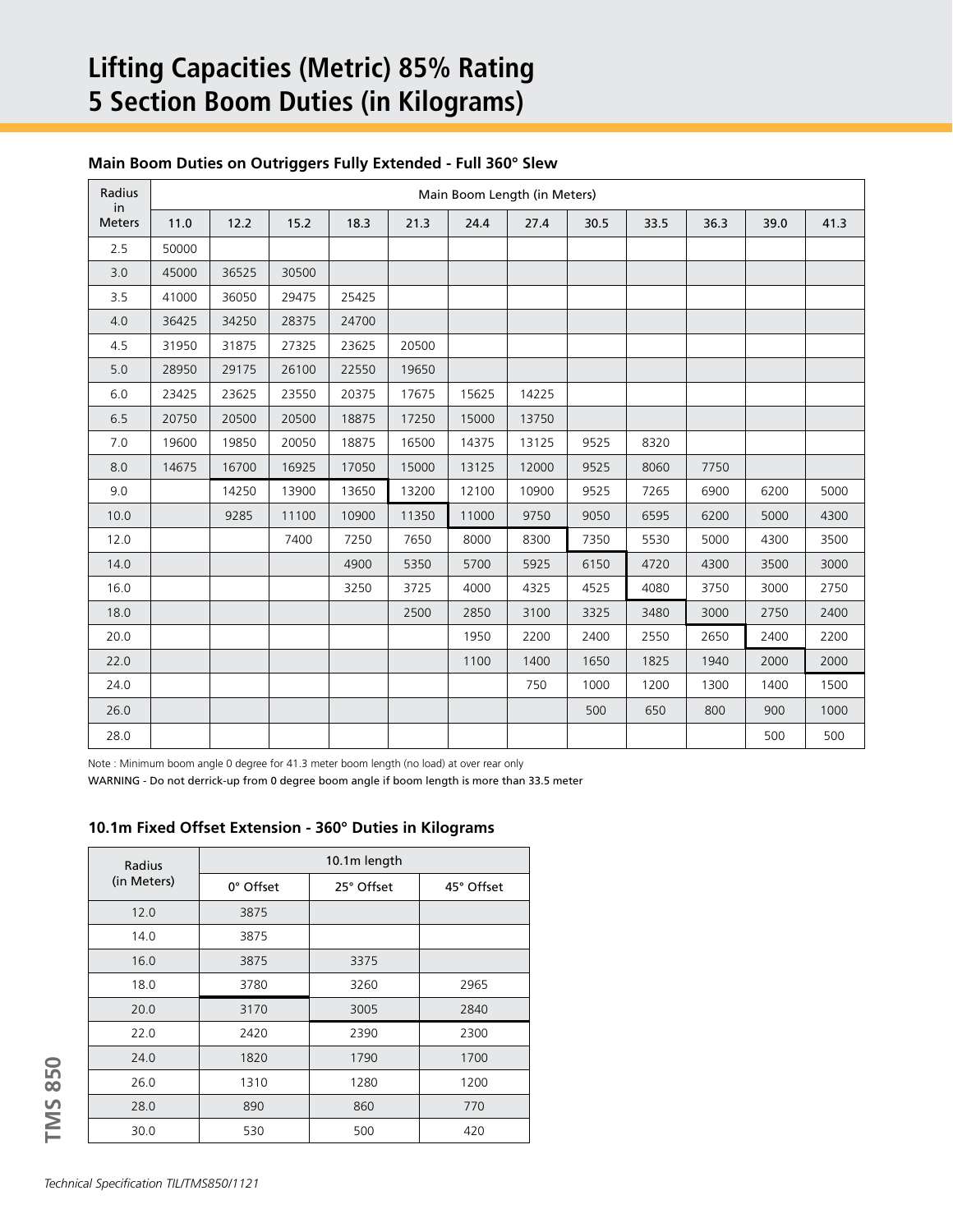| <b>Weight Reductions For Load Handling Devices</b> |  |  |  |
|----------------------------------------------------|--|--|--|
|----------------------------------------------------|--|--|--|

| Auxiliary Boom Nose           | 59 kg.    |  |  |  |  |  |
|-------------------------------|-----------|--|--|--|--|--|
| Hook Blocks and Headache Ball |           |  |  |  |  |  |
| 50 MT 4 Sheaves               | **426 kg. |  |  |  |  |  |
| 15 MT 1 Sheave                | **295 kg. |  |  |  |  |  |
| 6.8 MT Headache Ball          | **130 kg. |  |  |  |  |  |
| 10.1 M Boom Extension         |           |  |  |  |  |  |
| Stowed (Boom Extension)       | *470 kg.  |  |  |  |  |  |
| Erected (Boom Extension)      | *2195 kg. |  |  |  |  |  |

#### **Hookblock Capacities and Weights - Tonnes**

| No of Falls                                                                  |    |    |      |               |    |       |      |
|------------------------------------------------------------------------------|----|----|------|---------------|----|-------|------|
| Permissible Load                                                             | 50 | 44 | 37.7 | $31.5$   25.2 | 19 | 12.75 | 6.5  |
| Weight of Hook block   0.426   0.426   0.426   0.426   0.426   0.426   0.295 |    |    |      |               |    |       | 0.13 |

\*Reduction of main boom capacities

\*\* Refer to the rating plate for actual weight.

#### **Notes for Lifting Capacities**

WARNING: THIS CHART IS ONLY A GUIIDE. The Notes below are for illustration only and should not be relied upon to operate the crane. The individual crane's load chart, operating instructions and other instruction plates must be read and understood prior to operating the crane.

- 1 All rated loads have been tested to meet minimum requirements of IS: 4573-1982 Specification for Power Driven Mobile Cranes, and do not exceed (85% of the tipping load on outriggers as well as on rubber) as determined by SAE J765 OCT 80 Crane Stability Test Code.
- 2 The weight of hook-block, slings and all similarly used load handling devices must be added to the weight of the load. When more than minimum required reeving is used the additional rope weight shall be considered part of the load.
- 3 Capacities appearing above the bold line are based on structural strength and tipping should not be relied upon as a capacity limitation.
- 4 All capacities are for crane on firm, level surface. It may be necessary to have structural supports under the outrigger floats or tyres to spread the load to a larger bearing surface.
- 5 When either boom length or radius or both are between values listed, the smallest load shown at either the next larger radius or boom length shall be used.
- 6 For outrigger operation, all outriggers shall be fully stretched & jacks extended to raise tyres free of the ground & the slew plinth becomes horizontal before raising the boom or lifting loads.
- 7 The machine is equipped with front jack, the front jack cylinder shall be set along with the four outriggers.
- 8 Tyres shall be inflated to the recommended pressure. Damaged tyres are hazardous for safe operation of crane.
- 9 Lifting over-side on rubber is not permitted Outrigger beams must be fully extended and stabilizers properly set when rotating super structure over the side.
- 10 Load ratings are based on freely suspended loads. No attempt shall be made to move a load horizontally on the ground in any direction.
- 11 Do not travel with crane boom extension or jib erected.
- 12 Handling of other equipment with the boom is not authorized except with equipment furnished and installed by TIL Ltd.
- 13 10.1m Fixed Extension length may be used for single line lifting service only.

WARNING: 10.1m Fixed offsetable boom extension. For main boom length greater than 33.5m with 10.1m fixed boom extension in working position, the boom angle must not be less than 40°, since loss of stability will occur causing a tipping condition. The boom angle is not restricted for main boom length equal to or less than 33.5m. This warning also applies for boom extension erection purposes.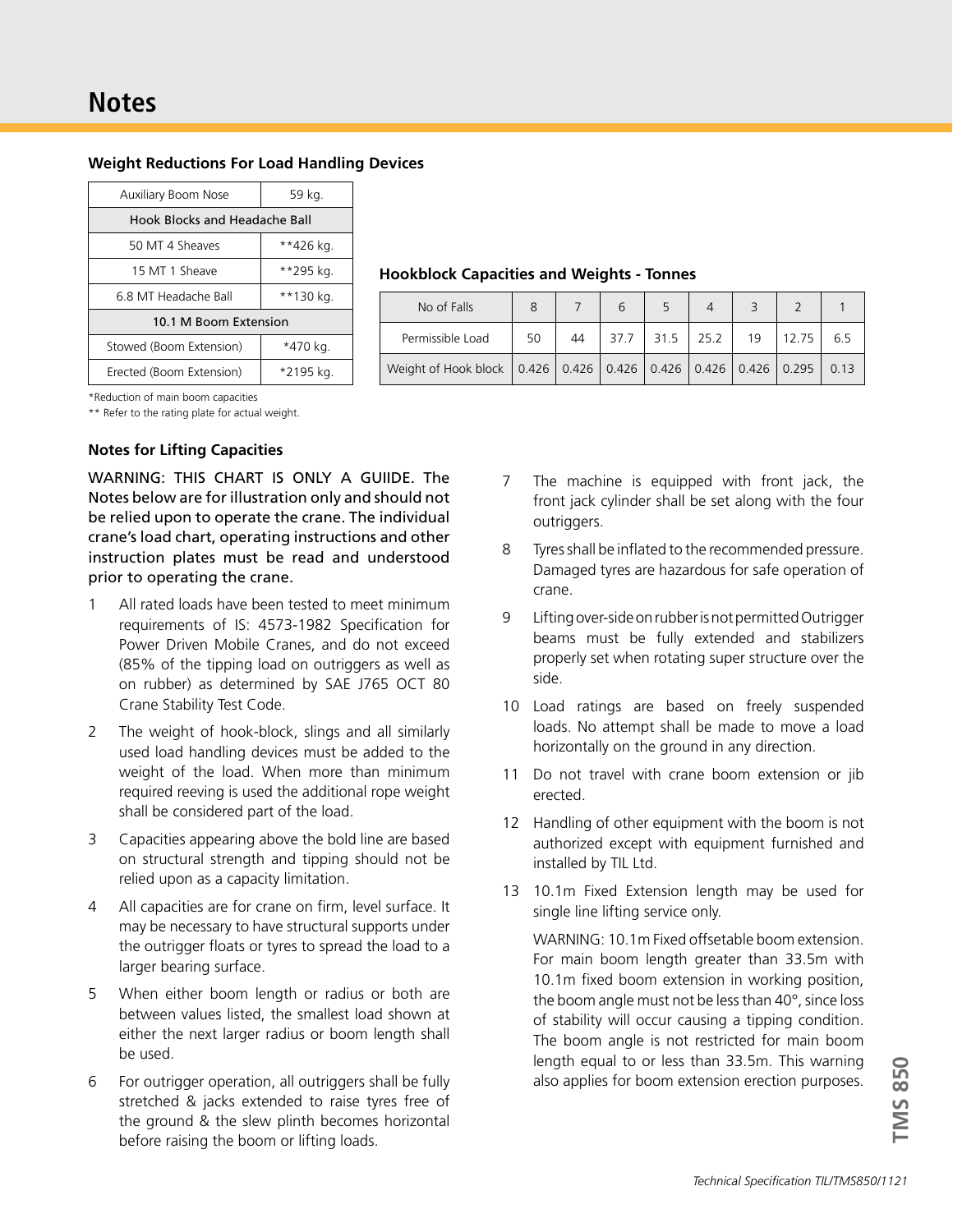## **CARRIER**

8x4 wheel right hand drive, purpose built heavy duty carrier frame of torsion box section with integral front & rear outrigger housing fabricated from high strength steel plates and sections.

### **OUTRIGGERS**

Hydraulically operated outrigger system comprising four independently controlled hydraulic telescopic horizontal beams with vertical jacks for over side & over rear operation. Plus one vertical hydraulic jack mounted under front of carrier to permit 360° lifting duties. Outrigger hydraulic jacks are fitted with positive lock valves. Easy fit outrigger feet are provided with stowage facility on carrier.

### **OUTRIGGER CONTROLS**

Located in the superstructure cab on front dash panel as well as on both side of the chassis. Crane level indicator adjacent to controls

#### **ENGINE**

Heavy duty, water cooled, turbocharged, intercooler diesel engine of adequate horse power, Emission : BS IV CEV

### **CLUTCH**

Dry single plate hydraulically operated.

### **GEAR BOX**

ZF Synchromesh, 9 forward & 1 reverse speed obtained via a single lever control.

### **DRIVE CONFIGURATION**

8x4

### **AXLES**

Front Axle - 2 beam type non-drive steer axles, leaf spring mounted in tandem.

Rear Axle - 2 Heavy duty, fully floating type with hub reduction, twin axle. Air operated inter-axle differential lock. Mounted on specially designed rocker beam to allow maximum articulation on uneven ground.

### **STEERING**

Front axles, mechanical with hydraulic power assist controlled by steering wheel from driver's cab Turning Circle Diameter - 23.2m

#### **BRAKES**

**TMS 850**

**TMS 850** 

Service - Air operated on all wheels by means of foot operated pedal in driver's cab.

Parking - Flick-valve operated, spring actuated pneumatically released brake on trailing front axle and leading rear axle.

#### **FUEL TANK**

Capacity - 300 liters

#### **WHEELS & TYRES**

Tyres 11.00 x 20 - 16PR single on front axles and twins on rear axles.

Spare wheel (one) provided for front axle.

#### **DRIVER'S CAB**

Two man design, steel construction full width cab with electric fan, interior light, horn, operating windows fitted with toughened glass. Two lockable doors, electric windscreen wiper in front of windscreen. Upholstered and adjustable operator's seat. Automotive controls, including steering wheel, pedals for clutch, brake and accelerator.

#### **INSTRUMENTATION**

Air pressure gauge, engine oil pressure gauge, fuel gauge, water temperature gauge, speedometer, voltmeter, tachohourmeter, warning lights and switches for control.

#### **ELECTRICAL EQUIPMENT**

24-Volt starting and lighting system includes two combined dipping head lamps, side, rear and stop lamp, flashing direction indicator.

#### **MISC. STANDARD EQUIPMENT**

Beacon Lights 3 point seat belt in driver's cab Boom base light Front and Rear Tow Hook Mobile charging point in driver's cabin 1 no. Fire Extinguisher First-Aid box Full Deck Platform Lockable Tool Box Tool Box with Tool Kit for normal maintenance

#### **MAXIMUM SPEED**

50 km/hr.

#### **GROSS VEHICLE WEIGHT AND AXLE LOADS (approx)**

Front Axles – 15,490 kg Rear Axles  $-24,000$  kg GVW – 39,490 kg

## **Optional Weights (approx.)**

Fixed Lattice : 800 kg Auxiliary Hoist : 700 kg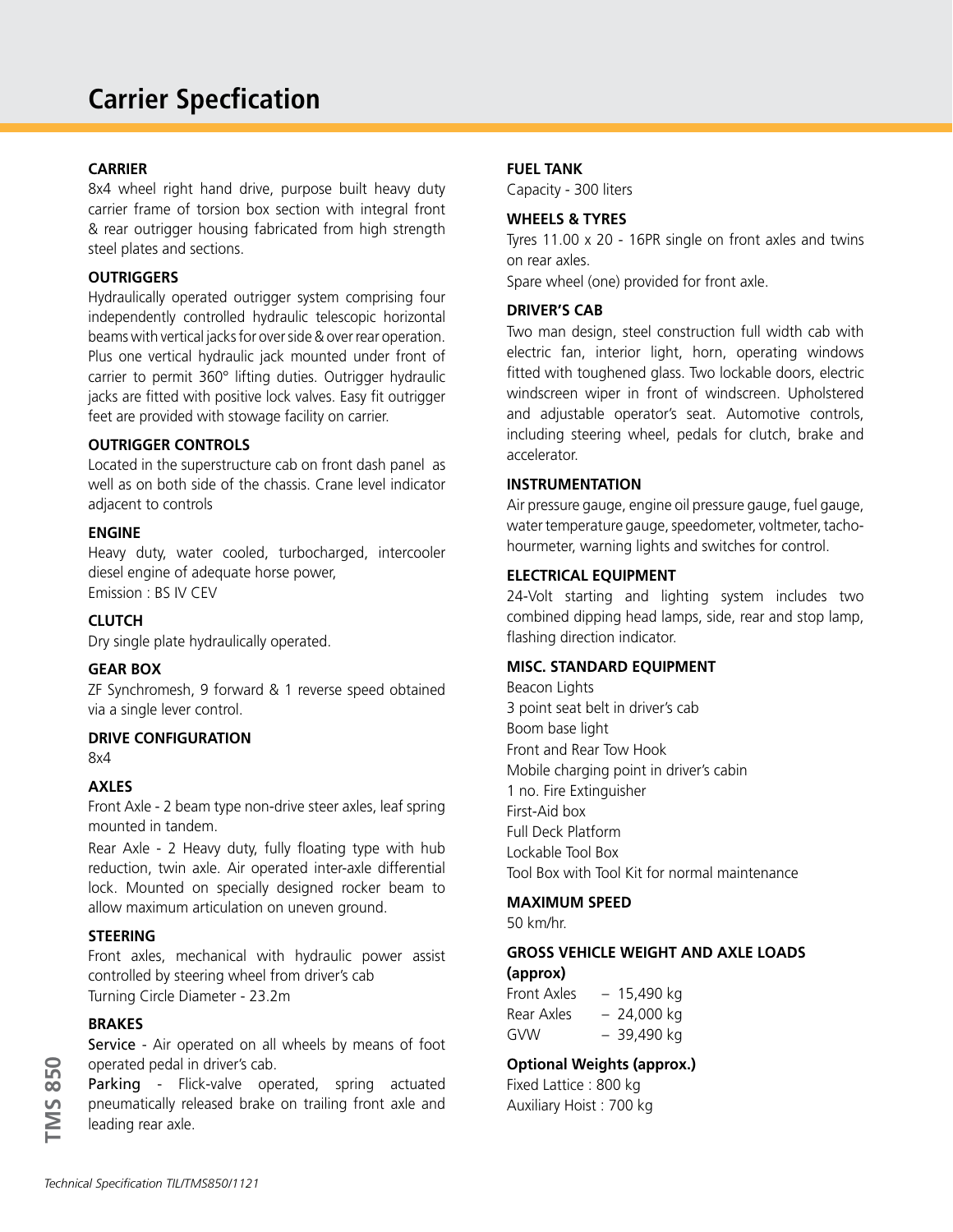



Dimensions in mm

Constant improvement and engineering progress make it necessary that we reserve the right to make specification, equipment and price changes without notice. The photographs/drawings in this document are just for Illustrative purpose which may include optional equipment and accessories, which can be provided at an additional cost on request.